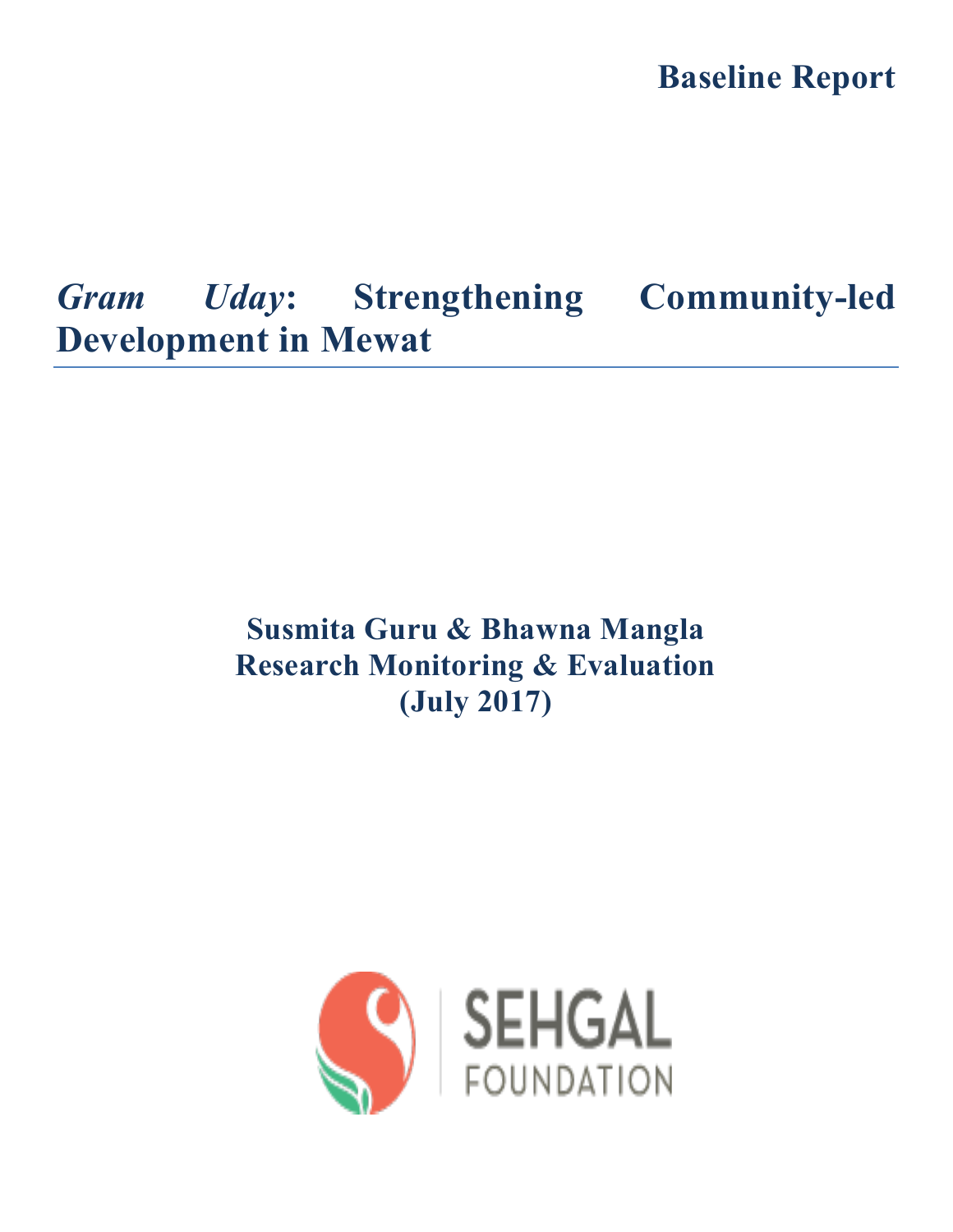### **1. About the Project**

Greater citizen engagement is critical in improving decision-making and development outcomes. It is essential for better monitoring, which further leads to accountability and transparency of government institutions and functionaries. Sehgal Foundation, in collaboration with Sapient India, has proposed a project aimed at empowering citizens through Village Leadership Schools  $(VLS)^1$ , a community-based, structured training program, and through the Citizen Information and Support Center (CISC)<sup>2</sup>, which uses information technology tools to bridge the information gap among villagers. The goal of the present baseline study is to examine the existing knowledge of selected community leaders of  $VLS<sup>3</sup>$  and villagers about the various provisions of government welfare programmes namely, Integrated Child Development Services (ICDS), Mid Day Meal (MDM), Targetted Public Distribution Services (TPDS), and pensions, and their implementation status.

#### **Log-frame Project activities Project outcome Project Objectives Project output** 1. Provide information on Acquired knowledge 1. Provide information food security and social about the schemes, 1-5 Number of people about food security security schemes through rights & entitlements gaining knowledge about and social security toll free number (CISC). of food security and the provisions, rights and schemes. social security entitlements under 2. Provide support in schemes 2. Build capacity of schemes like food filling application forms selected villagers. security and social for redressal mechanism. **Impact** Complaint redressal security. related to 3. Promote synergy Empowered 3. Distribution of IEC government between community 1-4 Number of villagers the villagers materials. schemes. & government supported in filling forms, about public departments.writing complaints. 4. Organize legal literacy service Take up the issues camps. schemes. from villages in 5. Number of volunteers relation to who received knowledge 5. Organize training Improve the functioning of programmes for selected about the provisions, delivery ٦ government rights, and entitlements trainees on food security systems in schemes. and social security under ICDS, PDS, MDM, government **Project beneficiaries** RTI, & pensions. schemes. welfare Better understanding schemes. 6. Number of people who of grass root 6. Conduct interface Villagers/community problems in meetings between participated in interface people functioning of meeting. community government leaders/villagers and

schemes.

government officials.

 $\overline{\phantom{a}}$ 

 $1$  VLS are selected community leaders in the village, who are brought to one platform and are provided training on schemes of food security programmes and social security programme. In every village, 25 to 30 community leaders are selected and trained and as a result they work toward bringing a change in village-level implementation of these government programs- National Food Security Act, Targeted Public Distribution System, Integrated Child Development Services, Mid Day Meal, Right to Education, social security measures including pensions, and grievance redressal mechanisms.

<sup>&</sup>lt;sup>2</sup> CISC will provide a technical platform using mobile technology for the people to call on a toll free number, avail information about government programs and services, and support people in accessing these programs.

<sup>&</sup>lt;sup>3</sup> Henceforth referred to as "community leaders"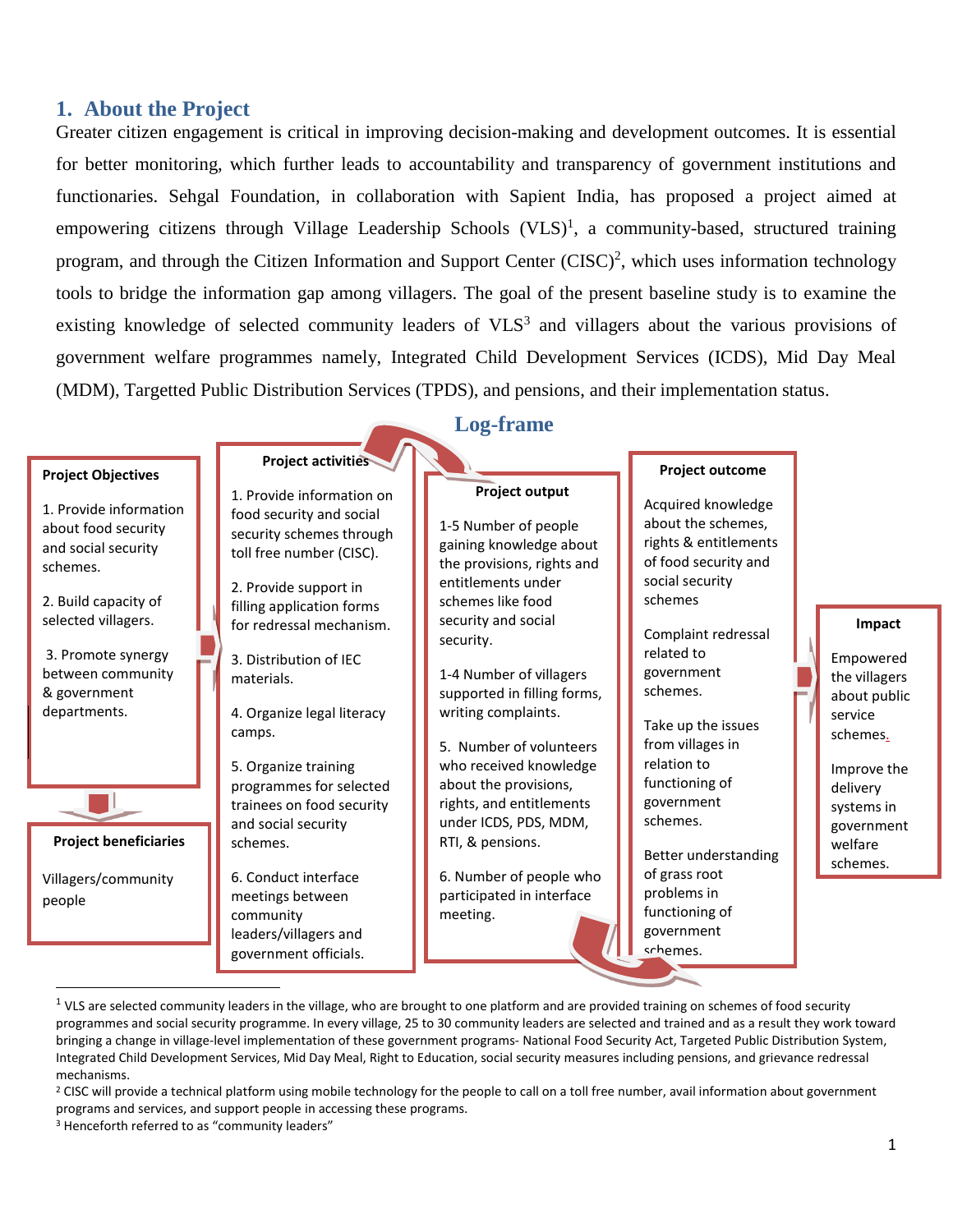#### **2. Methodology**

Both qualitative and quantitative methods have been employed for baseline data collection. The methods include tools such as structured, coded interview schedule and Focused Group Discussions (FGDs). Personal observations were also employed to examine the functioning of the selected government programmes.

In all, forty percent of villages from each block have been selected by using random purposive sampling method. Twenty villages including twelve from Nuh block and eight from Tauru block have been studied. Fifteen households receiving benefits under each programme (ICDS, MDM & TPDS) have been interviewed. At the same time, 50% of the community leaders from each village (317 community leaders of VLS) have been interviewed<sup>4</sup>.



### **3. Integrated Child Development Services (ICDS)**

**3.1 Awareness level of Community Leaders of VLS:** The findings of the study reveal that 73% of the selected community leaders were aware about the existence of ICDS. The programme runs through the Aaganwadi Center (AWC) in the village and targets three groups of beneficiaries<sup>5</sup>. Ninety percent of the community leaders are aware that one of the beneficiary groups is children

l



below six years of age and 87% community leaders are aware that expectant mothers are the second beneficiary

<sup>&</sup>lt;sup>4</sup> The total sample size is 864. In Jhamuwas, the sample size for MDM was only 9 because rests of the children belonging to the age group six to fourteen go to private school.

<sup>&</sup>lt;sup>5</sup> The AWCs provides services like immunization, referral services, supplementary nutrition, non-formal or play school education, and nutrition and health education. The program targets to three category of beneficiaries - children below six years, pregnant women, and lactating mothers.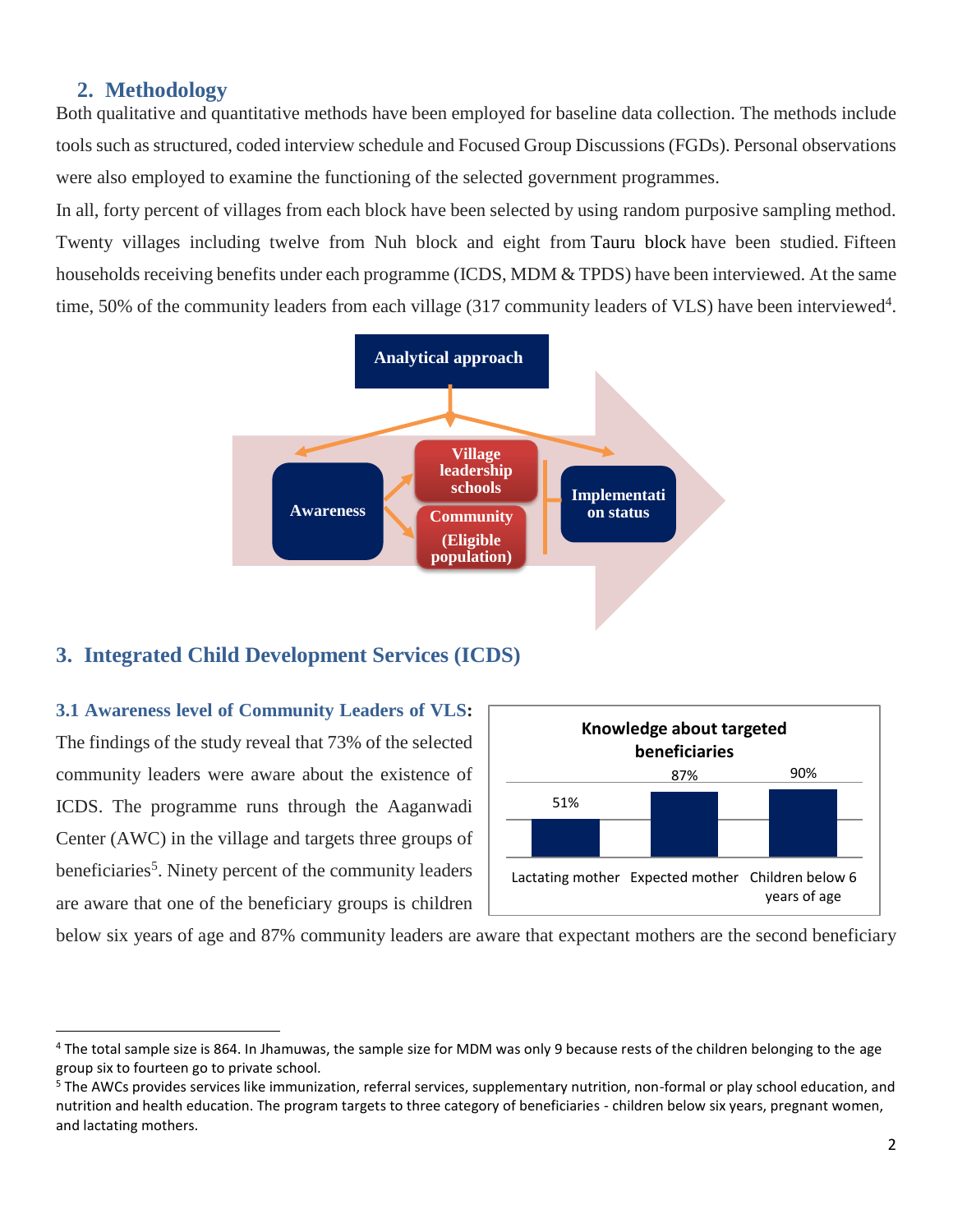group under ICDS. However, almost half of them are aware that lactating mothers are also beneficiaries of ICDS. In total, 46% of respondents knew about all three categories of beneficiaries under ICDS.

Of the six types of services provided by AWCs, majority of community leaders are aware about Immunization (88%) and Supplementary Nutrition Programme (68%). However, the community leaders had negligible level of awareness about the provision of four additional services through ICDS namely; health checkup (41%), referral

services (10%), play school (0.4%), and nutrition and health education (4%). All these services are provided free of cost and 94% of the Community leaders are aware of this information. The provision for one Anganwadi worker (AWW) and one Anganwadi helper (AWH) in each center has been recognized by 83% of the community leaders. More than 80% of the community



leaders are aware that maintaining records of ICDS work and conducting village surveys are two important responsibilities of AWW. Sixty-six percent community leaders knew there should be periodic recording of the weight of children. At the same time, more than 80% of community leaders are aware that the AWH is responsible for bringing children from the community to AWC and taking care of children.

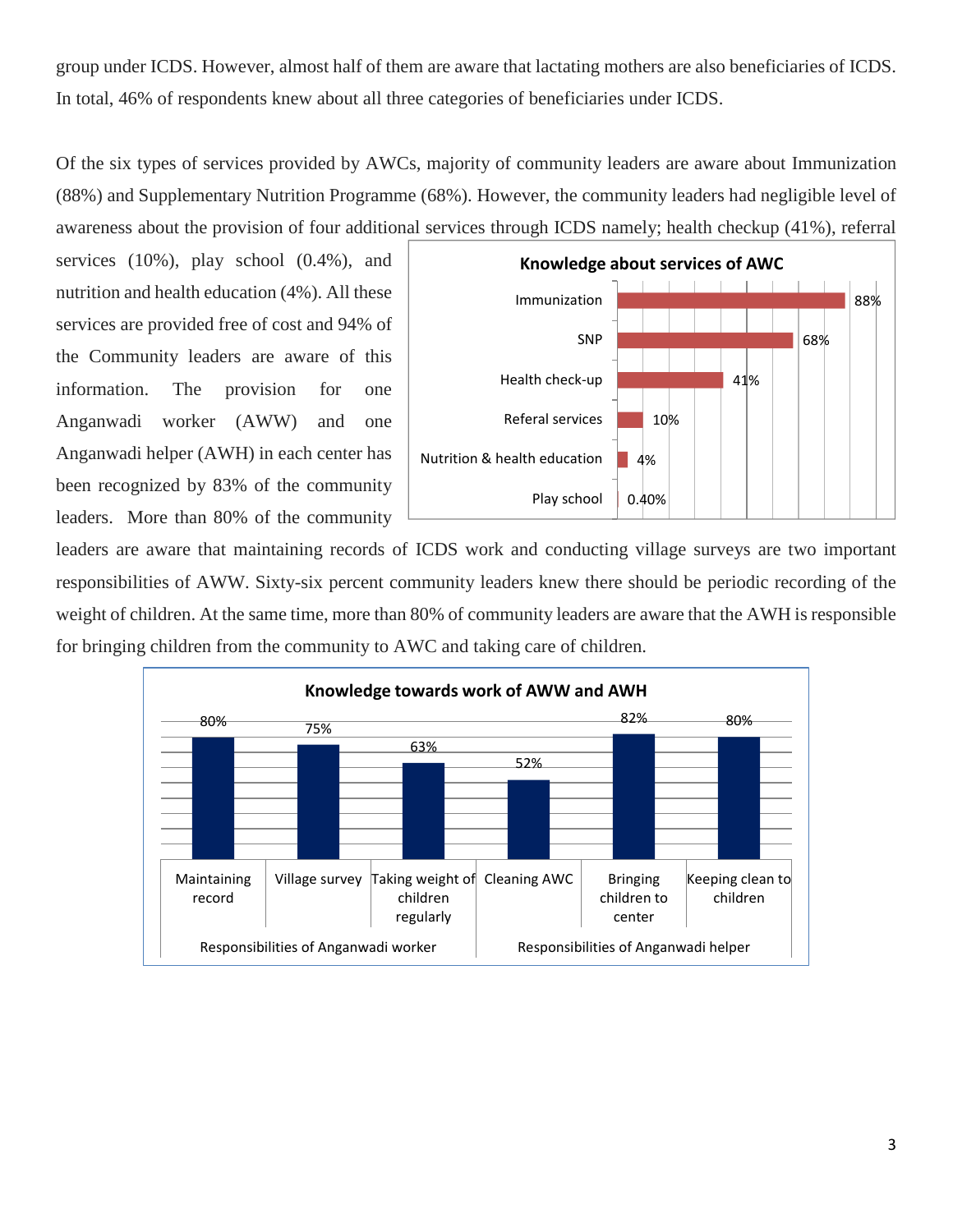**3.2 Awareness level of community**: Findings reveal that 90% of the respondents are aware of the ICDS<sup>6</sup>. However, it was observed that rural inhabitants are not familiar with the name of the scheme, but understand the importance of ICDS center (*Aaganwadi Kendra*) in their villages. Among those aware of ICDS, only 28% respondents knew about all three types of beneficiaries under the scheme (children below six years of age, pregnant women, and lactating mothers).



**3.3 Implementation status:** Less than two-fifth (16%) of the respondents mentioned that the ICDS centers are functioning well. This means that the centers provide all facilities in accordance with the mandate which includes



 $\overline{\phantom{a}}$ 

health-related information, health checkups, and nutrition supplements for young children, pregnant ladies and lactating mothers. Seventy-four percent of the respondents reported that the provision of nutrition supplements for children is being implemented well. Around 16% of the respondents were not aware of the status of provisions at the ICDS centers because either their children do not

go to the center or they have never enquired about the status. Children of only 53% of the beneficiary households visit the ICDS center to avail its services. The reasons for not going to the center are - distance between the center and the homes of children of that age group, lack of incentive to go to the center since nothing is being provided, nobody calls the children to the center, etc. Only 10% respondents reported 'regular' functioning<sup>7</sup> of the ICDS center in their village.

As far as immunization is concerned, 10% of the respondents have not had any of their infants immunized. They believe that the vaccinations have side effects such as fever or suppuration at the injection site that causes pain and inconvenience. A few of these respondents mentioned that their infants do not need immunization. Evidently, these households have limited knowledge on the importance of immunization. Nevertheless, about three-fourth of the respondents have inoculated all of their infants. These include households that have immunized their

<sup>&</sup>lt;sup>6</sup> The awareness level of villagers in terms of existence of the scheme for all programmes (ICDS, MDM, PDS) is comparatively higher than the community leaders because the study covered eligible beneficiaries under the scheme.

 $^7$  This includes opening of the center regularly, non-discriminatory attitude of the Aaganwadi worker, preparation of nutrition supplement and maintaining cleanliness of the center premises is practiced on a 'regular' basis.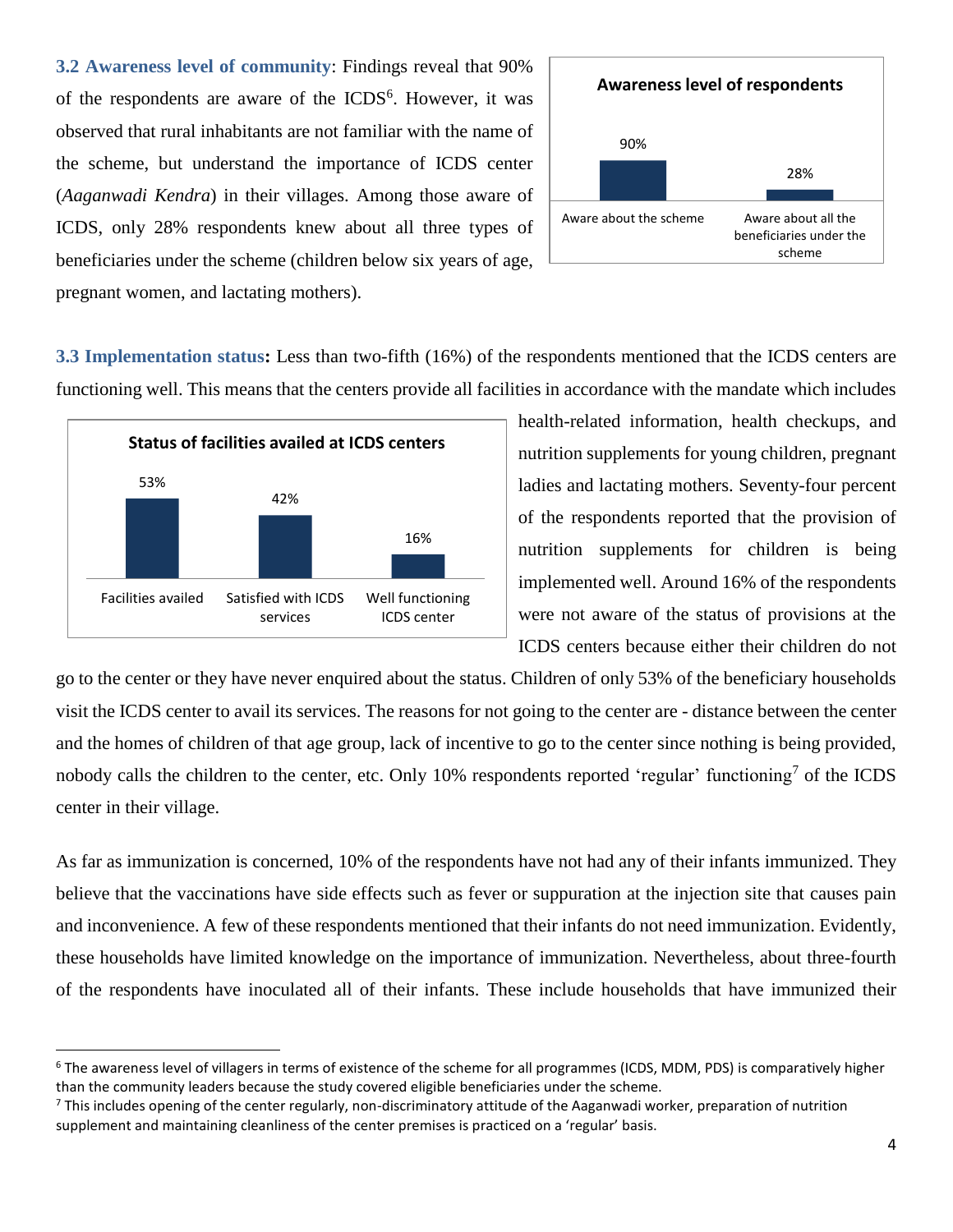children at least once. Furthermore, 42% of the beneficiary households are satisfied with the service delivery at the ICDS centers. Only two households had complained against improper functioning of ICDS centers; one of them filed a complaint at a formal meeting with the *Sarpanch* (head of local government at village level) and the other sought support from the staff of S M Sehgal Foundation. It is difficult to improve the situation because nearly three-fourth of the respondents are still not aware of the available grievance redressal mechanisms.

In addition to the responses of the beneficiary households, field enumerators also noted personal observations about the physical structures, facilities, and services provided at the ICDS centers in each study village. It was found that 20% of the centers do not have proper infrastructure and are being operated at the residence of the AWW or at a common place like the *panchayat ghar*. On an average, the centers are open for four hours in the morning every day. Twenty percent of AWCs have a fully equipped kitchen and in the rest of the centers, meals are cooked in the open. Sixty percent of the centers serve different meals every day (as prescribed), and 40% of the centers are serving either the same meal every day or serve no food at all. Two-third of the centers have sanitation facilities and four-fifth of the centers have a provision for drinking water. In some villages, the AWW fetches water from her residence to the center, as there is no water source available at the ICDS center.

#### **4. Mid-Day- Meal (MDM)**

**4.1 Awareness of community leaders of VLS**: The awareness level about the existence of MDM programme among the selected community leaders is 66%. However, there is low awareness about the broad objectives of the MDM programme; 49% of community leaders knew that the programme helps in increasing enrollment, 26% of them knew that the programme addresses the issue of malnourishment, and 6% knew that the programme works

towards decreasing dropout rates. Among all the community leaders, 19% were aware about the existence of the programme but did not know the objectives. As per the government norm, children belonging to the age group of six to fourteen years are eligible for free meals under MDM; 77% of the community leaders are aware of this targeted age group. The guidelines also mention that the cooked food should be served for at least 200 working days in a year in every



government school and government-aided school and 48% of the selected community leaders were found to have knowledge about it. Before serving food to the students, the headmaster should test the food to ensure quality and a considerable percentage (72%) of selected community leaders knew about this norm. Displaying the food menu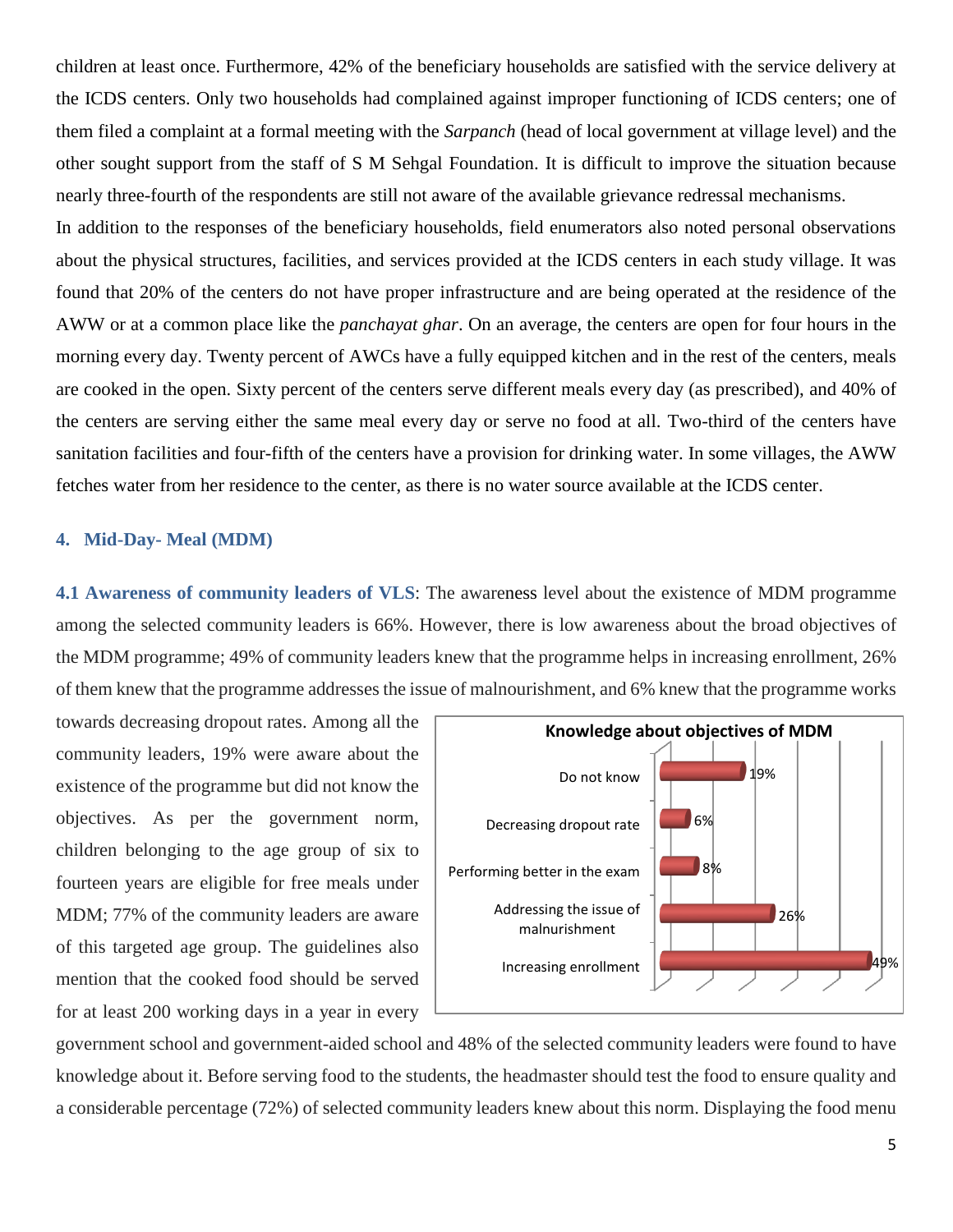for public knowledge is mandatory in all schools, but only 45% of community leaders were aware about this. Out of the ten defined food items, six items should be served in the school and only 17% of community leaders knew about this.

**4.2 Awareness among the community:** The findings reveal that the awareness level of villagers about the existence of MDM was 99%. Of them, 70% knew that the food menu should be displayed in the school, 38% know that the centers should serve ten different kinds of cooked food under the MDM, and 26% know that food cannot be the same for three consecutive days.

**4.3 Implementation status**: the findings reveal that in both blocks meals were served in almost all schools as 99% of the parents responded positively. When it came to regularity in serving food, 75% of parents said that food is served regularly in the schools of their children. In terms of quality of food, 58% said that the quality is "good" and only 5% have ranked the quality as "very good",



whereas 22% ranked the quality as "average". In terms of displaying food menu in the school, 30% of parents said that the menu was displayed in the schools. Furthermore, many parents said that they do not visit the schools and therefore they are not very sure whether the menu has been displayed or not. Prevailing discrimination in



l

food disbursement has been raised by 30% of parents. The discrimination is in the form of distribution of low quantity of food and unpleasant behavior of concerned authority towards a section of people  $etc<sup>8</sup>$ . However, a sizeable percentage (78%) of parents said that they were satisfied with the MDM services in the schools. Of those who were not satisfied with the services of MDM, reasons are listed as - irregular distribution, poor quality of food, and unpleasant behavior of the concerned

authority, etc. Only 8% said that they had complained about the problems under MDM. The mode of filing

<sup>&</sup>lt;sup>8</sup> Discrimination does not refer to the form of caste discrimination. It is in the form of distribution of low quantity of food and unpleasant behavior of the staff. However, highest cases of discrimination reported by OBC community (84%). These cases are noted from the villages Babupur, Buraka, Kutubgarh, Raipuri and Pachagaon.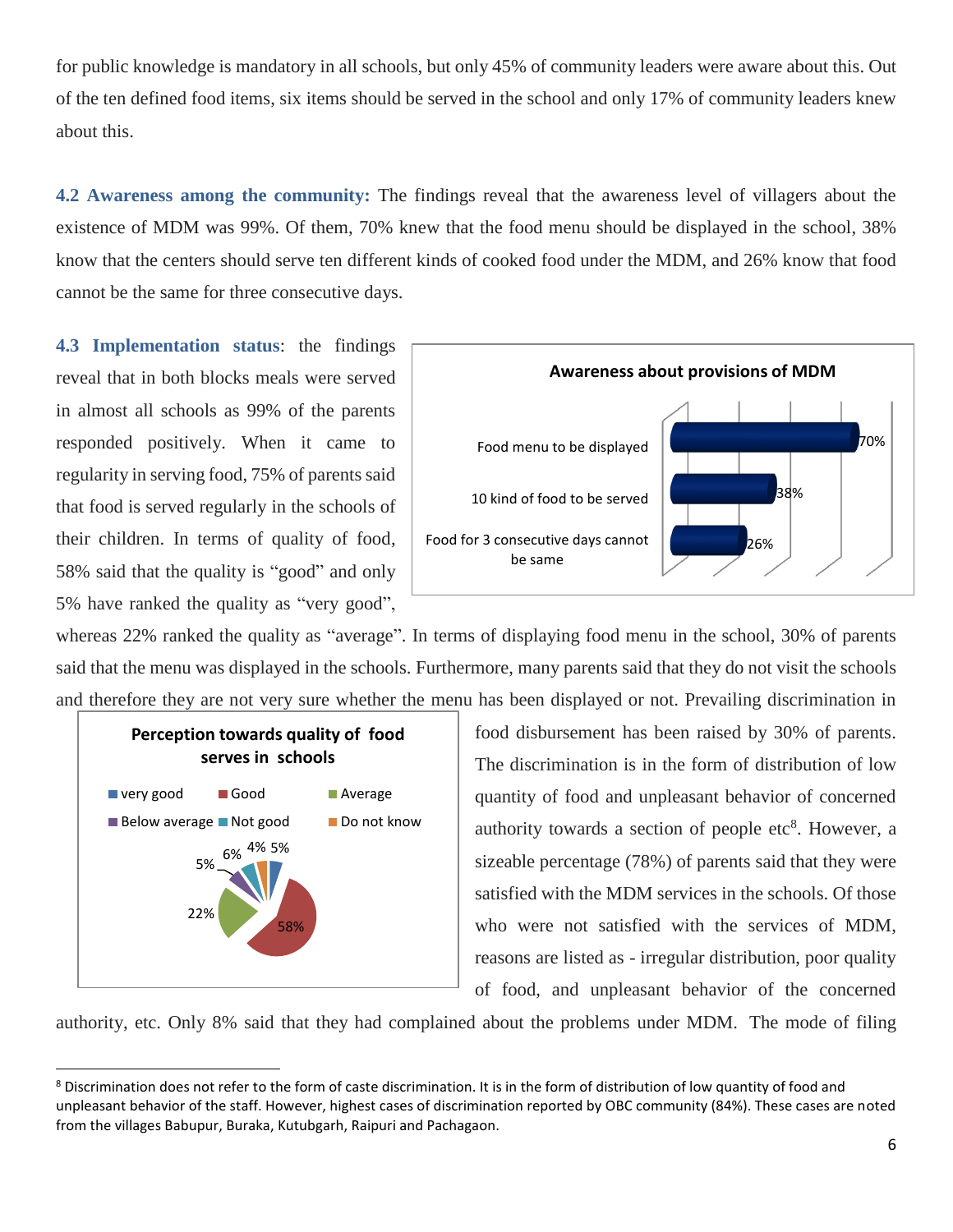complaints was mostly informal and through verbal communication - they said that they met the concerned authority in the school and shared the problems. On an average, parents had complained two times. Because of filing the complaint, around 50% of the respondents who complained found improvement in services.

An observation was carried out for two working days while the MDM was being served in the school (included assessment of physical infrastructure, services, and functionality of MDM). In all, fourteen schools were observed. It was found that food was served on both the days in seven schools; food was served for only one day in six schools, and in one school food was not served on both days. Food menu was displayed in 57% of schools. Seventy-eight percent of schools had kitchens and out of them 45% of the kitchens were in good condition. However, as per the observations, six kitchens were in poor condition and required immediate renovation. Seventy-one percent of schools had sufficient utensils for cooking and 71% of schools had enough utensils for serving food.

## **5. Targeted Public distribution system (TPDS)<sup>9</sup>**

**5.1. Awareness level among community leaders of VLS**: Targeted Public Distribution System envisages identifying the poorest households and giving them a fixed entitlement of food grains at a specially subsidized

price. The scheme targets three economic groups namely, Priority Household (PH), Below Poverty Line (BPL), and *Antodaya Anna Yojana* (AAY). Around 79% of the community leaders were aware about this particular scheme. Among them, 96% knew about PH, 97% knew about BPL, and 90% knew about

 $\overline{\phantom{a}}$ 



AAY. Government of India follows certain criteria for identification of beneficiaries under BPL and AAY categories. The knowledge among the community leaders about the criteria was found to be as follows: (a) for households possessing two or less than two acres of land (31%), (b) landless households (29%) (b) daily wage

<sup>&</sup>lt;sup>9</sup> As per the recent notification dated 1<sup>st</sup> April 2017, the beneficiaries of Below Poverty Line (BPL) and *Antodaya Anna Yojana* will be given wheat and dal only on a subsidized amount. Priority Households are entitled for wheat only with an entitlement of 5 kg per head. BPL families are entitled for 5kg wheat per head and 2.5 kg dal for every month. Antodaya household are entitled to get 35 kg of wheat and 2.5 kg dal every month. The price of wheat has been fixed for all the category as RS 2/- for 1 kg of wheat and dal Rs 20/- per kg.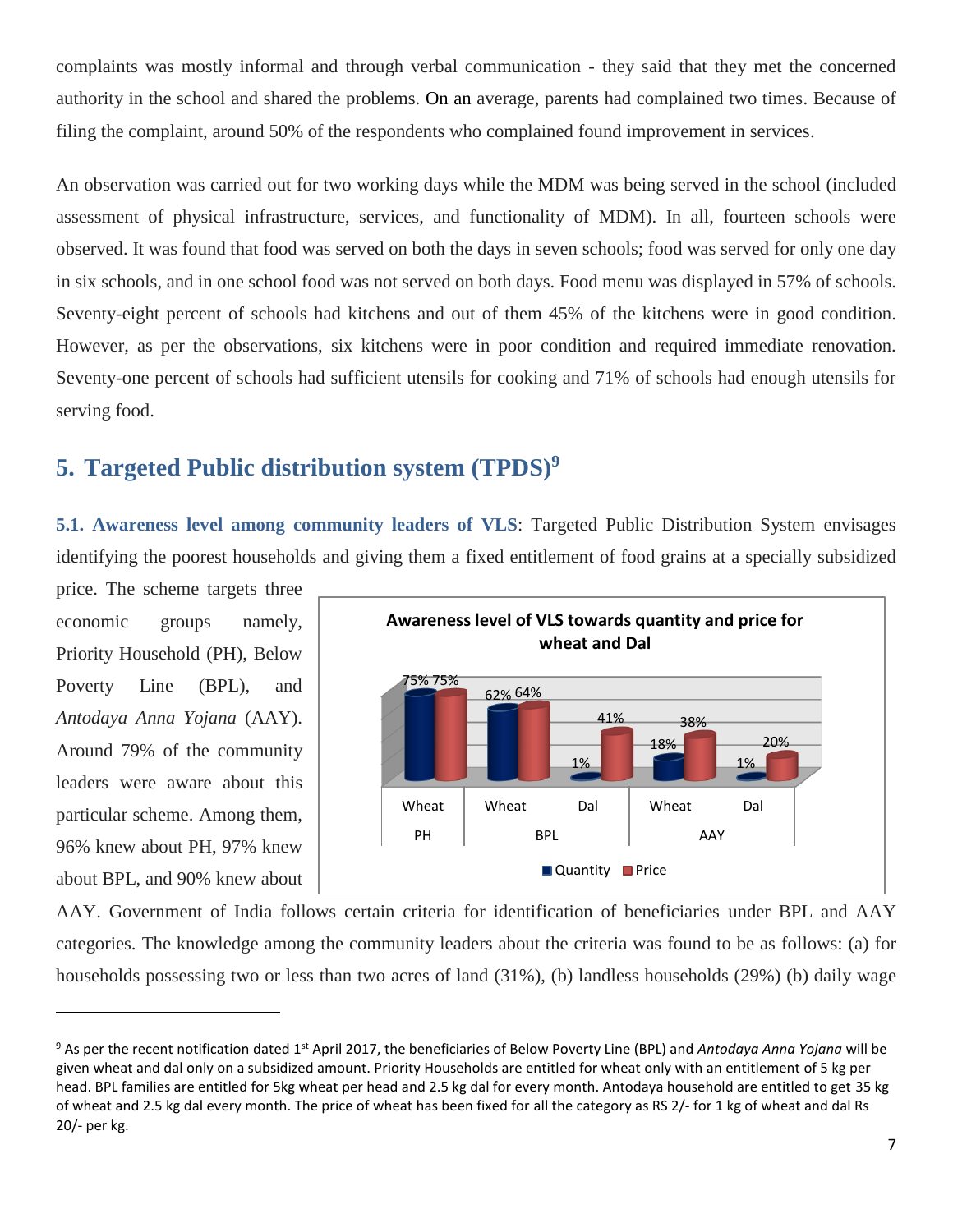agricultural laborers (40%), (c) homeless people (55%), (d) physically handicapped (27%), (e) women-headed or widow-headed household (34%). At the same time, 15% of the respondents said that they did not know the eligibility criteria for the above three groups. The community leaders' knowledge about eligible amount of ration and its prices under PH was better than their knowledge about quantity and price under BPL and AAY group.

**5.2. Awareness level of community**: The findings of the study reveal that more than 96% of the respondent households are aware of the TPDS. However, it has been observed that households lack detailed information about all the provisions under the scheme. The entitlements under the scheme include wheat, kerosene oil, and sugar available for different ration card holders (allotted based on their purchasing power) at subsidized prices. Responses on awareness about provision of wheat under the scheme point out



that more than 70% of the respondents are aware of the provisions set by the government for their income category. Cumulatively, only 9% of the respondents were aware of the price and quantity of wheat entitlement under the scheme for all categories of households.

**5.3. Implementation status:** In terms of the ground reality, only 13% of respondents have been able to avail benefits regularly in the last six months<sup>10</sup>. On the other hand, five percent respondents have not received any entitlement even once in the last six months. Wheat distribution from the past six months shows that receipt of entitlements under AAY is slightly better than that of BPL and PH. Almost 35% of the respondents have difficulties in getting access to the scheme. On further deliberation, respondents listed problems related to irregularity in distribution of entitlements, unpleasant behavior of the distributors, and inconvenience due to long

distance travel to access entitlements. A few respondents mentioned instances of rough behavior by the distributors that led to minor quarrels.

In most of the villages, the depot holders operate Fair Price Shops and they either distribute the ration



from their homes or at the community hall (*Chowpal*) in the village. Therefore, the arrangement of the shop is purely temporary in nature. Furthermore, there is no fixed date/day for ration distribution. The depot holders ask

l

<sup>&</sup>lt;sup>10</sup> Received ration 6 times in six months.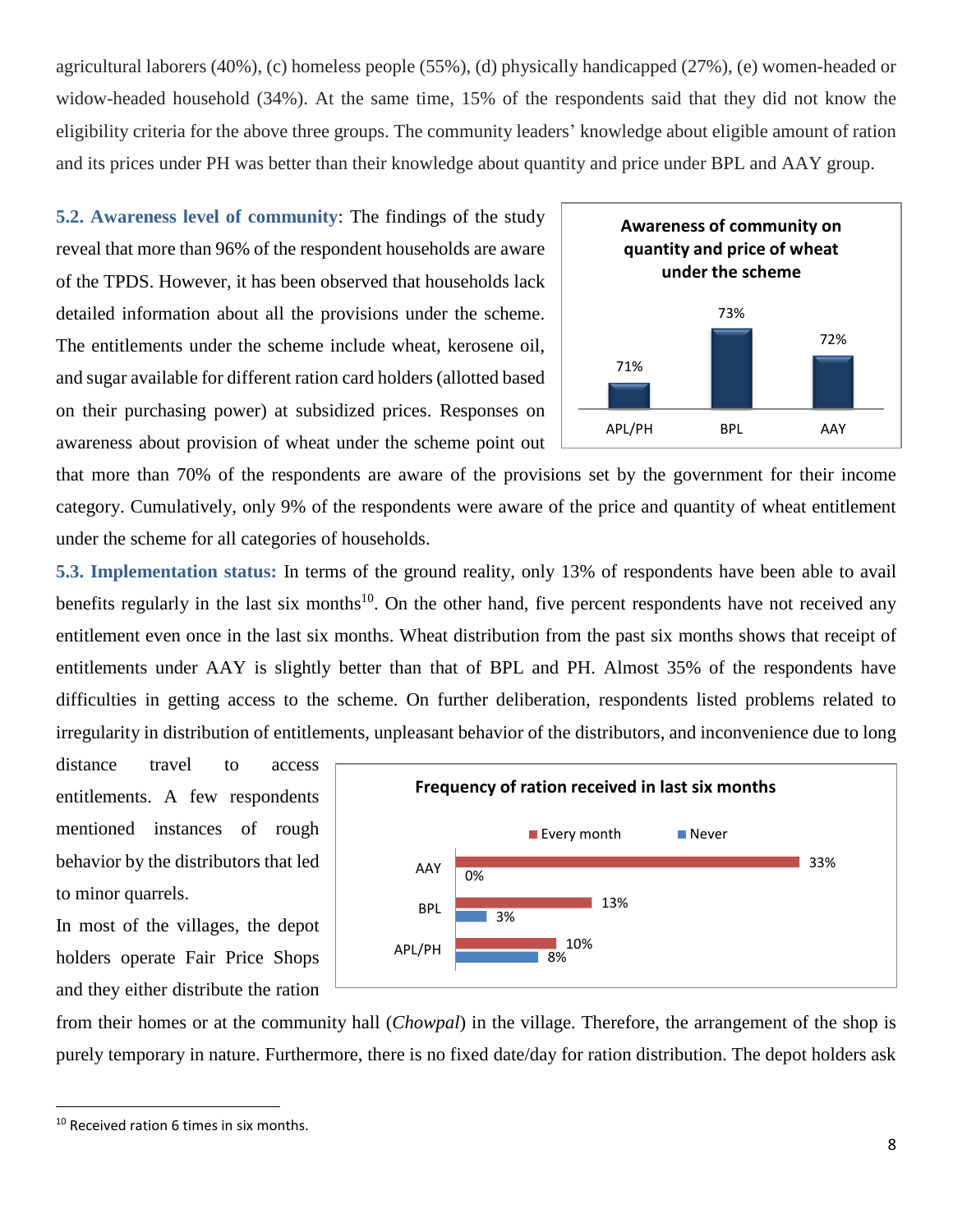the *chowkidar* to announce the date for distribution. Therefore, when asked about the regular distribution of ration, only 23% of respondents could respond positively.



More than half of the respondents are not satisfied with TPDS delivery system, but their limited knowledge has restricted them from taking action or utilizing the available grievance redressal mechanisms. Only 3% of the respondents have filed complaints against improper delivery of the scheme in their villages. However, none of these complaints were formal in nature and were limited to verbal communication to different officials. The reasons for not complaining are primarily no problems to report (34%); low bargaining power due to poverty (45%); limited knowledge on grievance redressal mechanisms (27%); and maintaining village harmony and peace (11%).

### **6. Pension Scheme**

l

**6.1. Awareness level of VLS:** Providing pensions to BPL families is an important social security scheme of the government and 87% of the community leaders are aware about it. Out of the three pension schemes, namely widow, physically handicapped, and old age, the awareness level among community leaders is higher about old age pensions in comparison with the other schemes, but the knowledge about age criteria and the amount disbursed under the scheme for three targeted groups was very low. None of the respondents knew the annual income criteria for accessing the old age pension $11$ .

 $11$  The annual household income should not be more than 2 lac as per the guideline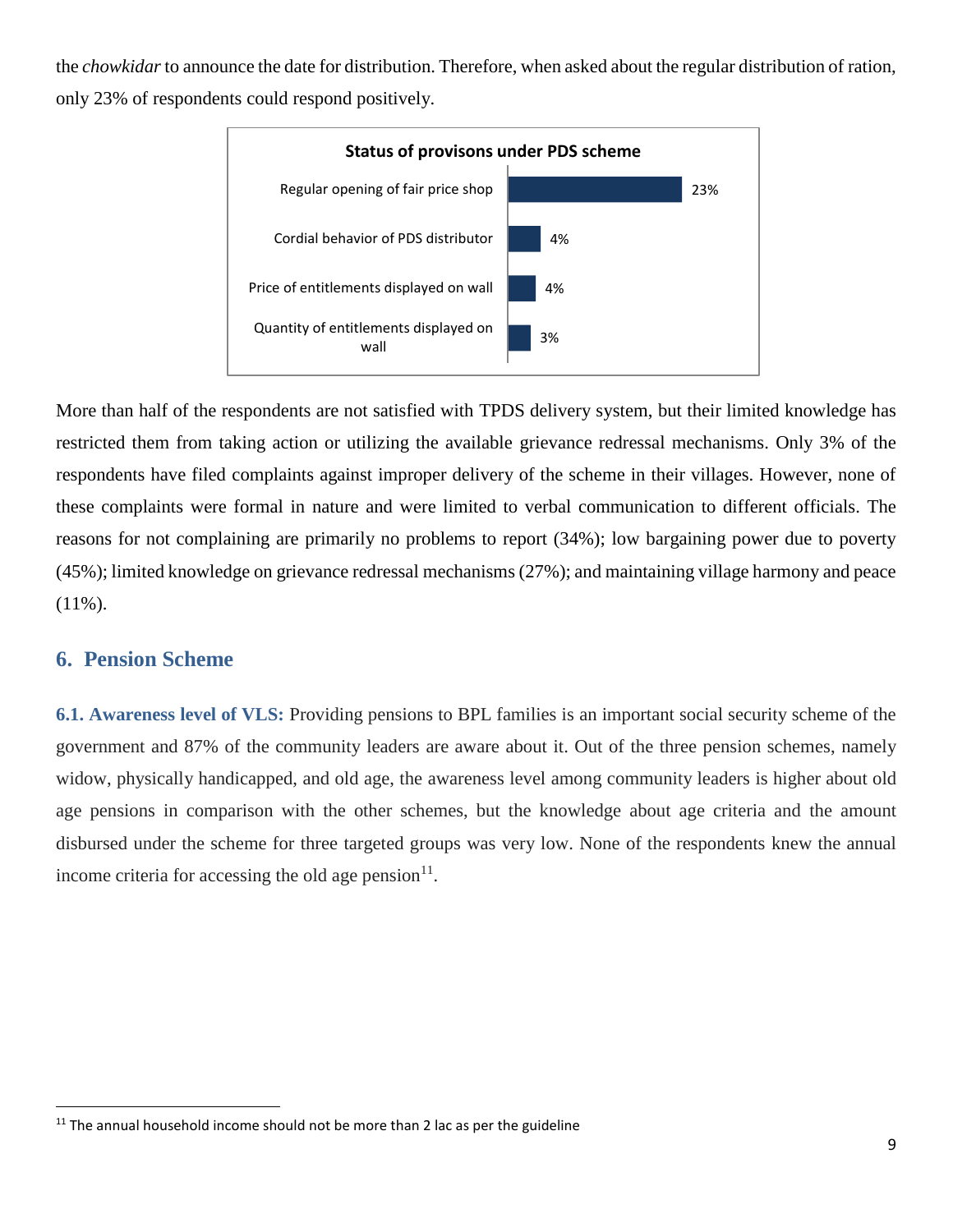

**6.2 Awareness level of community:** The finding reveals that villagers are aware about the existence of all the three type of pensions<sup>12</sup>. However, their knowledge about age criteria for accessing the scheme is higher for old age pension (100 %) than physically handicapped ( $1/4<sup>th</sup>$ ), followed by widow pension ( $2/5<sup>th</sup>$ ). Among rest of the villagers, respondents said that no age criteria is being followed for the distribution of widow and physical handicap pensions.

At present, the pension amount is transferred to the bank accounts of the eligible beneficiaries. Out of twenty villages, villagers from fifteen villages are getting the amount regularly every month<sup>13</sup>. Only in three villages, villagers said that they had complained against the inconvenience and the mode of complaint was informal in nature. The villagers shared that there was no resolution of complaints filed by them.

#### **Widow pension: a case of negligence**

l

In the village Jhamuwas, the team met Sonbati, wife of late Eli Chand, who said that she has been repeatedly applying for pension after the death of her husband, but every time her application was rejected without citing a reason for rejection. She complained to local *Sarpanch*. The *Sarpanch* said that the documents submitted by her were not complete. However, she said that she had submitted the application with all the necessary documents. She believes that her application has been rejected intentionally and that the *Sarpanch* was trying to deceive her. She does not know about grievance redressal mechanism such as RTI and Chief Minister's window where she could have filed her complaint. The constituted Village Leadership School at the village level and Citizen Information and Support Center at the block level would be of great help to villagers who are facing problems in accessing their rights and entitlements.

<sup>&</sup>lt;sup>12</sup> The awareness level of villagers in terms of existence of the scheme is comparatively higher than the community leaders because the study covered eligible beneficiaries under the scheme

 $13$  Irregular amount disbursement received from the village's i.e. Terakpur, Babupur, Manuwas, Sonkh and Buraka and all these villages are in the block Nuh